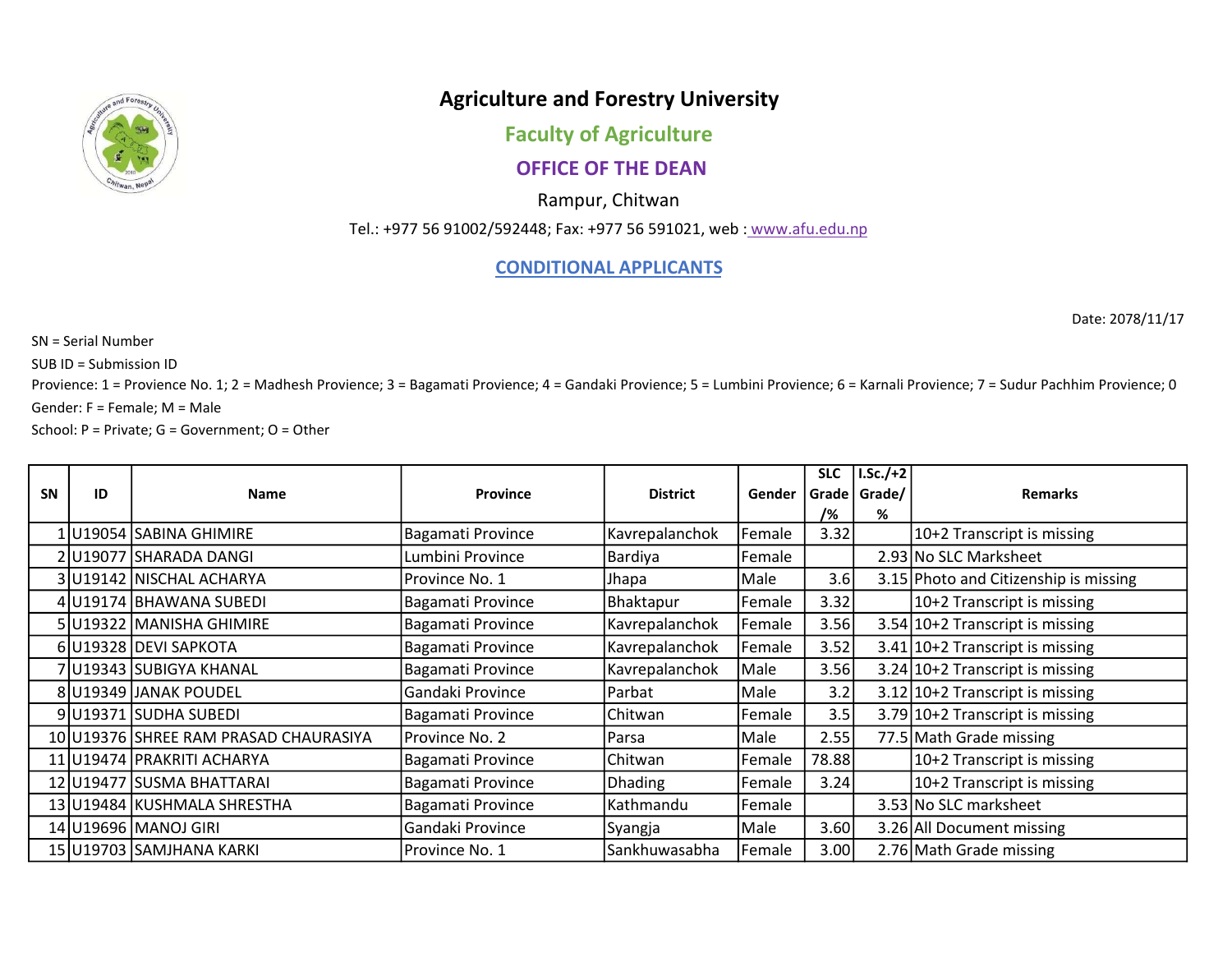|    | 16 U19707 ANISHA KHATRI           | Province No. 1           | Sankhuwasabha  | Female | 2.76  | 2.69 Math Grade missing                        |
|----|-----------------------------------|--------------------------|----------------|--------|-------|------------------------------------------------|
|    | 17 U19846 JASMIN BACHHAR          | Province No. 2           | Mahottari      | Female | 3.25  | 3.46 Math Grade missing                        |
| 18 | U19859 BIVA KUMARI CHAUDHARY      | Province No. 2           | Siraha         | Female | 3.30  | 2.87 No marksheet and transcript               |
|    | 19 U19936 SNEHA MISHRA            | Province No. 2           | Saptari        | Female | 2.90  | 3.46 10+2 Transcript is missing                |
|    | 20 U19994 KISHAN KUMAR RAUT       | Province No. 2           | Dhanusa        | Male   | 3.45  | 3.15 All Document missing                      |
| 21 | U20017 SADIKSHA DAHAL             | Bagamati Province        | Kavrepalanchok | Female | 3.44  | $3.47$  10+2 Transcript is missing             |
| 22 | U20045 PUJA CHAUDHARY             | Province No. 2           | Saptari        | Female | 2.75  | 2.99 10+2 Transcript is missing                |
| 23 | U20097 RITIKA KUMARI MANDAL       | Province No. 2           | Saptari        | Female | 3.25  | 3.13 No marksheet                              |
| 24 | U20151 GAURAV POUDEL              | Lumbini Province         | Kapilvastu     | Male   | 3.55  | 2.99 Citizenship is missing                    |
| 25 | U20230 AAKRITI BHATTARI           | Gandaki Province         | Parbat         | Female | 3.65  | 3.46 $10+2$ Transcript is missing              |
| 26 | U20235 ABIN TAMANG                | Bagamati Province        | Nuwakot        | Male   | 62.38 | 68.04 All Document missing                     |
| 27 | U20420 RAJENDRA BUDHA             | Sudurpaschhim Province   | Achham         | Male   | 3.28  | 3.13 Math Grade missing                        |
| 28 | U20459 SHREYA SAPKOTA             | Gandaki Province         | Kaski          | Female | 3.45  | 3.33 No marksheet                              |
| 29 | U20504 DIBYANI AVIDUWAI CHAUDHARY | Province No. 2           | Saptari        | Female | 2.95  | 3.06 10+2 Transcript is missing                |
| 30 | U20528 RUBI KUMARI YADAV          | Province No. 2           | Siraha         | Female | 3.25  | 3.16 Math Grade missing                        |
| 31 | U20531 PAPULAR BHUSAL             | Lumbini Province         | Arghakhanchi   | Male   | 3.20  | 3.2 All Document missing                       |
|    | 32 U20614 AJITA MAHAT             | Province No. 1           | Sankhuwasabha  | Female | 2.80  | 2.85 No marksheet and transcript               |
| 33 | U20710 RONISHA BARDEWA            | Province No. 1           | Morang         | Female | 3.35  | $3.31 10+2$ Transcript is missing              |
| 34 | U20727 SADIKSHYA KUIKEL           | Bagamati Province        | Chitwan        | Female | 3.65  | 3.53 All Document missing                      |
|    | 35 U20740 DARSHANA BASNET         | Gandaki Province         | Baglung        | Female | 45.86 | 2.61 All Document missing                      |
| 36 | U20778 BABINDRA BAL               | Bagamati Province        | Sindhuli       | Male   | 2.44  | 2.58 Math Grade missing                        |
| 37 | U20846 MAMTA KUMARI SAH           | Province No. 1           | Sunsari        | Female | 2.56  | 2.82 Math Grade missing                        |
| 38 | U20964 ARATI CHAUDHARY            | Sudurpaschhim Province   | Kanchanpur     | Female | 2.64  | 3.05 Math Grade missing                        |
| 39 | U21056 ANISH KHANAL               | <b>Bagamati Province</b> | Chitwan        | Male   | 3.50  | 3.26 No SLC Marksheet                          |
| 40 | U21143 PAWAN CHAPAGAEE            | Gandaki Province         | Syangja        | Male   | 2.55  | 2.82 No SLC marksheet                          |
| 41 | U21151 SAROJ SAPKOTA              | Bagamati Province        | Kavrepalanchok | Male   | 3.20  | 3.13 No SLC marksheet                          |
| 42 | U21163 SIDDHA RAJ BHATT           | Sudurpaschhim Province   | Kanchanpur     | Male   | 2.60  | 77.90 10+2 Transcript is missing               |
| 43 | U21193 RAKSHA TIWARI              | Lumbini Province         | <b>Bardiya</b> | Female |       | 2.76 2.4 C+ $\vert$ 10+2 Transcript is missing |
| 44 | U21222 ANANTA ADHIKARI            | Bagamati Province        | Chitwan        | Male   | 3.65  | 3.53 Math Grade missing                        |
| 45 | U21306 SAJAN YADAV                | Province No. 2           | Saptari        | Male   | 3.30  | 2.92 Math Grade missing                        |
| 46 | U21337 ROHIT KUMAR YADAV          | Province No. 2           | Dhanusa        | Male   | 3.10  | 3.53 No SLC marksheet                          |
| 47 | U21339  SULOCHANA KUMARI SAH      | Province No. 2           | Mahottari      | Female | 3.48  | 2.76 Math Grade missing                        |
| 48 | U21361 DARSHAN NEUPANE            | Province No. 1           | Ilam           | Male   | 2.85  | 70.00 $10+2$ Transcript is missing             |
|    | 49 U21367 AAYOUSHA YONGHANG       | Province No. 1           | Panchthar      | Female | 2.65  | 75.00 No SLC marksheet                         |